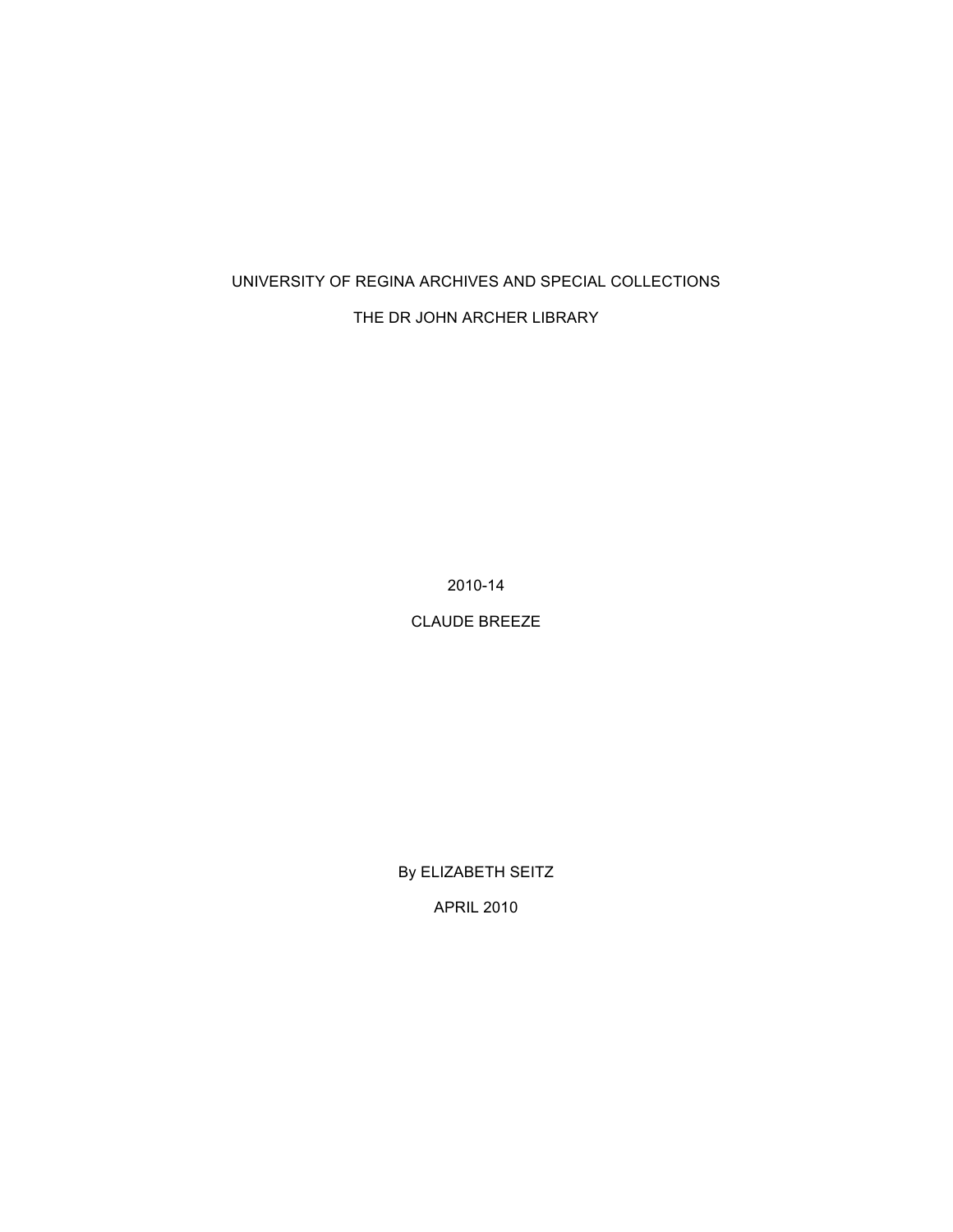**Biographical Sketch:** Claude Breeze, sometimes also known as cHerbert, was born in Nelson, British Columbia in 1938. He received early education and art training in Saskatoon, Saskatchewan studying under Ernest Lindner. Attended the School of Art at Regina College and graduated in 1958, receiving instruction from Roy Kiyooka, Ronald Bloore, Art McKay and Ken Lochhead. In 1959 he attended the Vancouver School of Art. In 1967 Claude Breeze was employed as a Sessional Instructor at Simon Fraser University in Burnaby and then at the Banff Centre School of Fine Arts in Banff, Alberta. Moving to Ontario he worked as the Artist-in-Residence from 1972 to 1975 at the University of Western Ontario and then moved back to Alberta to be a Sessional Visiting Instructor at the University of Calgary in 1975. Moving back to Toronto in the following year he became an Associate Professor at York University and then at the Emily Carr School of Art in Vancouver, British Columbia he was a Sessional Visiting Professor in 1988.

Breeze held his first one-man show in 1965, "Lovers in a Landscape" at the New Design Gallery in Vancouver, British Columbia. Since then he has had many one-man exhibitions as well as participating in group shows in Canada, United States, England, France and Scotland and China. Breeze was an early pioneer in the use of digital technology in studio art making. His work is held in many private, corporate and public collections. His art deals mainly with social and political issues and is manipulated as a combination of expressionist figure to non-representational motifs.

Claude Breeze was elected to the Royal Canadian Academy of Arts in 1974 and awarded the Queen's Silver Jubilee Medal in 1978, he is a painter with a national reputation as well as Professor Emeritus at York University.

Claude Breeze resides in Toronto.

**Scope and Content**: This collection consists of one compact disk and one photograph, the material is from 2009 and was donated by the donor, there are no access restrictions. Other related accessions include 87-94 and 96-26, future accruals are expected. A donor's agreement is pending.